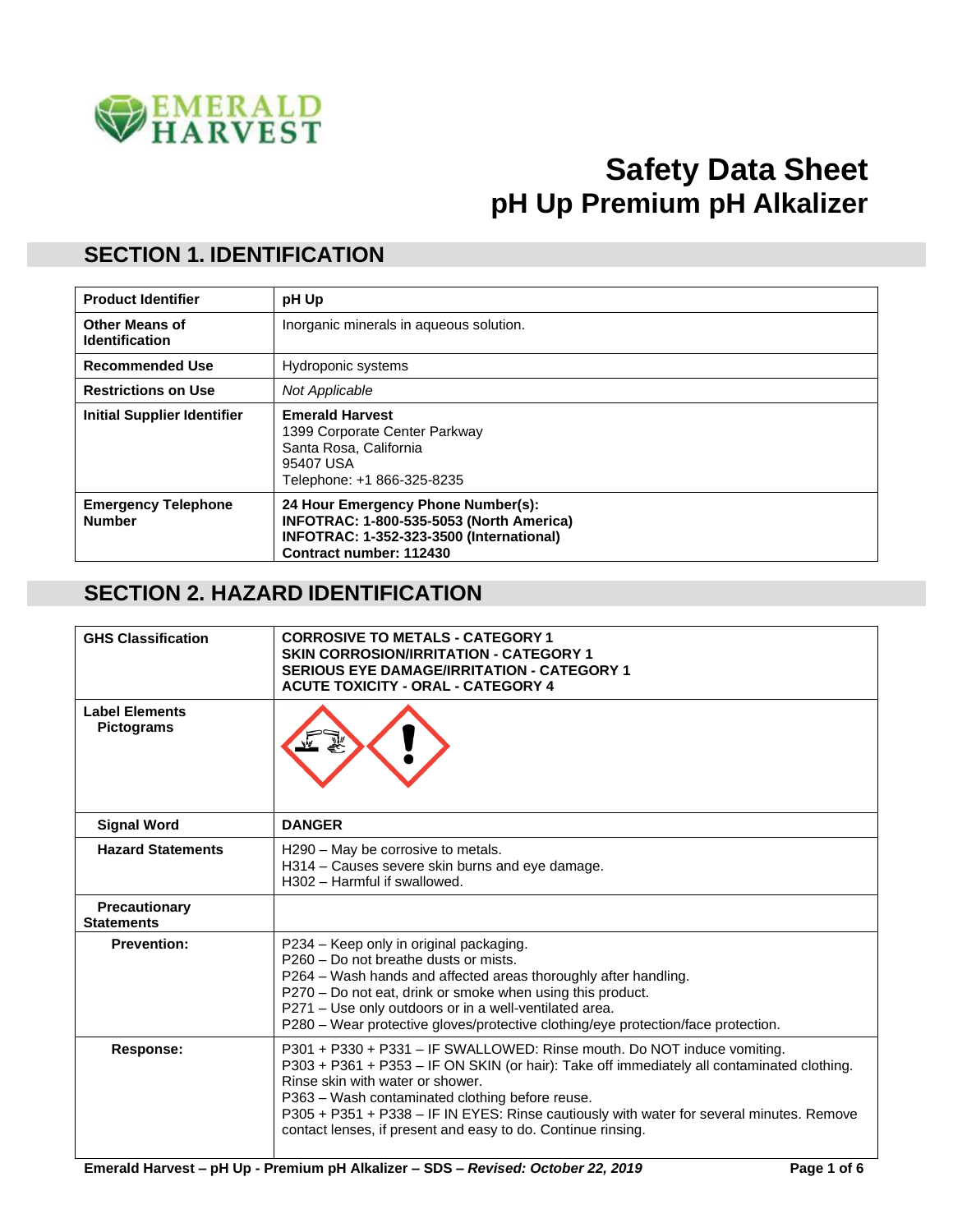|                      | P304 + P340 - IF INHALED: Remove person to fresh air and keep comfortable for breathing.<br>P310 - Immediately call a POISON CENTER/doctor.<br>P390 - Absorb spillage to prevent material-damage. |
|----------------------|---------------------------------------------------------------------------------------------------------------------------------------------------------------------------------------------------|
| Storage:             | P405 - Store locked up.                                                                                                                                                                           |
| Disposal:            | P501 – Dispose of contents/container to an approved waste disposal plant.                                                                                                                         |
| <b>Other Hazards</b> | Not Applicable                                                                                                                                                                                    |
| <b>NOTES</b>         |                                                                                                                                                                                                   |

# **SECTION 3. COMPOSITION/INFORMATION ON INGREDIENTS**

| <b>Chemical Name</b>                                                | CAS No.        | <b>Concentration</b> | Common name / Synonyms |
|---------------------------------------------------------------------|----------------|----------------------|------------------------|
| Potassium Hydroxide                                                 | 1310-58-3      | $30 - 35\%$          | Caustic Potash         |
| Non-hazardous ingredients or those below<br>disclosure requirements | Not applicable | 65 - 70%             | Not Applicable         |
|                                                                     |                |                      |                        |

**Notes**

#### **SECTION 4. FIRST-AID MEASURES**

| <b>Inhalation</b>                                                                 | If breathed in, move person into fresh air. Seek medical attention immediately.                                                                                                                                                                                                                                                                                                                                                                                                                                                                                                                      |  |  |
|-----------------------------------------------------------------------------------|------------------------------------------------------------------------------------------------------------------------------------------------------------------------------------------------------------------------------------------------------------------------------------------------------------------------------------------------------------------------------------------------------------------------------------------------------------------------------------------------------------------------------------------------------------------------------------------------------|--|--|
|                                                                                   |                                                                                                                                                                                                                                                                                                                                                                                                                                                                                                                                                                                                      |  |  |
| <b>Skin Contact</b>                                                               | Rinse with plenty of water for at least 20 minutes. Rinse with dilute acetic acid (vinegar). Take off<br>contaminated clothing and shoes immediately. Get medical attention immediately.                                                                                                                                                                                                                                                                                                                                                                                                             |  |  |
| <b>Eye Contact</b>                                                                | Rinse with plenty of water for at least 20 minutes. Remove contact lenses if easily possible. Refer<br>immediately for medical attention. Continue to rinse during transport. Protect unharmed eye. Keep<br>eye wide open while rinsing.                                                                                                                                                                                                                                                                                                                                                             |  |  |
| Ingestion                                                                         | Do NOT induce vomiting. Never give anything by mouth to an unconscious person. Rinse mouth<br>with water. One small glass of water may be given. Get medical attention immediately.                                                                                                                                                                                                                                                                                                                                                                                                                  |  |  |
| <b>Most Important</b><br><b>Symptoms and Effects,</b><br><b>Acute and Delayed</b> | Acute:<br>INHALATION: Inhalation of mists or aerosols may cause burning of the mucous membranes in the<br>upper respiratory tract. Phlegm production will occur and cause coughing, moderate to severe<br>irritation, and difficulty breathing.<br>INGESTION: Causes severe stomach pains, nausea, vomiting, difficulty swallowing.<br>SKIN CONTACT: Causes pain, irritation, redness, possible blistering.<br>EYE CONTACT: Causes serious eye irritation or damage. Severe cases may cause permanent<br>blindness.<br>Chronic:<br>SKIN CONTACT: Repeated exposure can result in contact dermatitis. |  |  |
| <b>Immediate Medical</b><br><b>Attention and Special</b><br><b>Treatment</b>      | Treat symptomatically. Wear protective gloves when administering first aid. IN ALL CASES<br>CONSULT A DOCTOR.                                                                                                                                                                                                                                                                                                                                                                                                                                                                                        |  |  |

# **SECTION 5. FIRE-FIGHTING MEASURES**

| <b>Extinguishing Media</b>                                      |                                                                          |  |  |
|-----------------------------------------------------------------|--------------------------------------------------------------------------|--|--|
| <b>Suitable Extinguishing</b><br>Media                          | Not flammable, use extinguishing media appropriate for surrounding fire. |  |  |
| Unsuitable<br><b>Extinguishing Media</b>                        | Not Applicable                                                           |  |  |
| <b>Flammability</b><br>classification (OSHA 29<br>CFR 1910.106) | Not flammable.                                                           |  |  |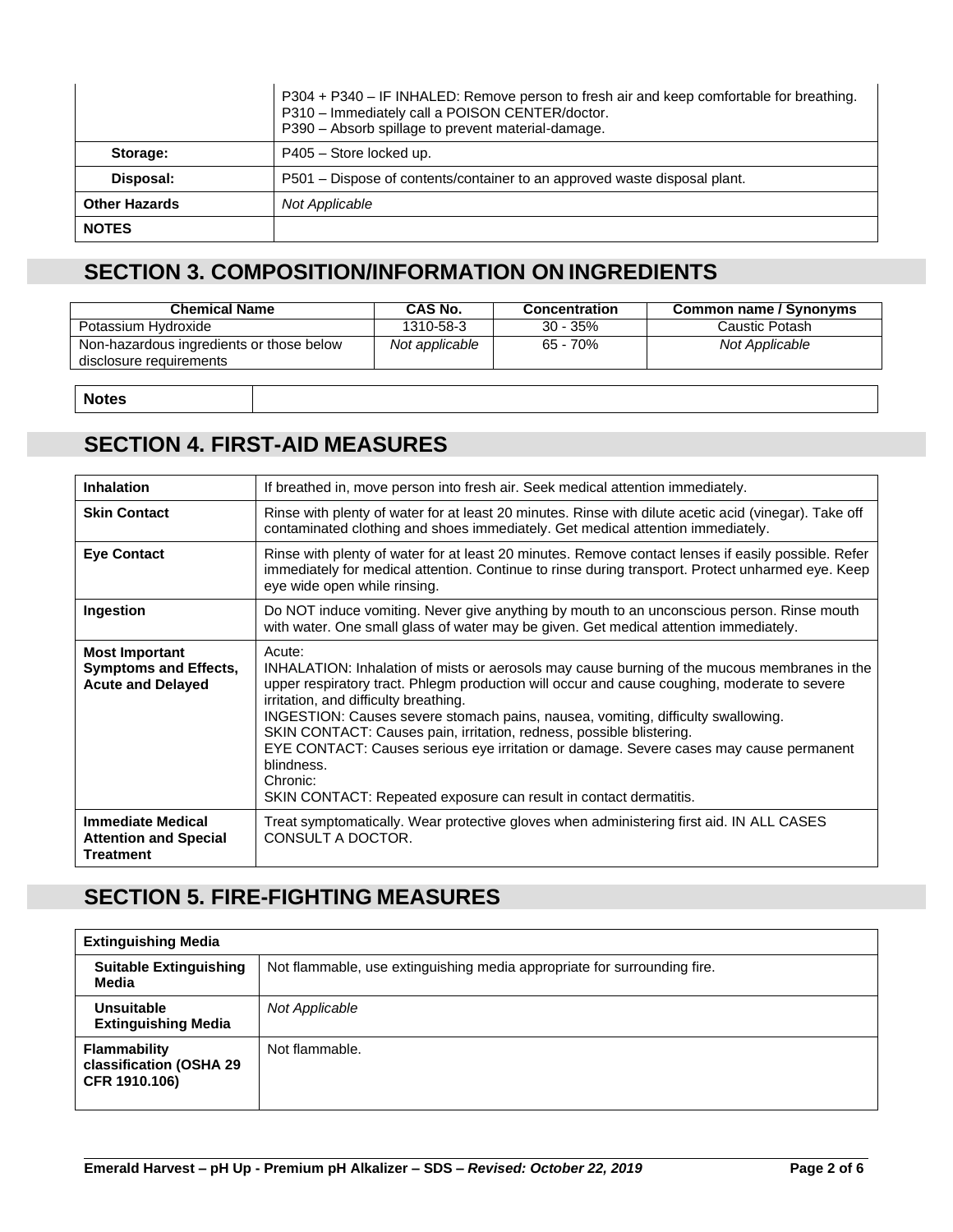| <b>Hazardous Combustion</b><br><b>Products</b>                                                      | Sulfur oxides, phosphorus oxides. May produce corrosive and/or toxic fumes.                                                                                                                                                                                                     |
|-----------------------------------------------------------------------------------------------------|---------------------------------------------------------------------------------------------------------------------------------------------------------------------------------------------------------------------------------------------------------------------------------|
| <b>Specific Hazards Arising</b><br>from the Product                                                 | Product is corrosive and may react with metals to evolve flammable hydrogen gas. Containers<br>may explode when heated.                                                                                                                                                         |
| <b>Special Protective</b><br><b>Equipment and</b><br><b>Precautions for</b><br><b>Fire-Fighters</b> | Fight fire from as far a distance as possible. Firefighters should wear proper protective equipment<br>and self-contained breathing apparatus with full face piece. Move containers from fire area if safe<br>to do so. Cool affected containers with water to prevent rupture. |

# **SECTION 6. ACCIDENTAL RELEASE MEASURES**

| <b>Personal Precautions,</b><br><b>Protective Equipment,</b><br>and Emergency<br><b>Procedures</b> | Implement spill control plan. All persons dealing with the clean-up should wear the appropriate<br>personal protective equipment. Do not touch spilled product. Ensure adequate ventilation. Keep<br>all other personnel upwind and away from the spill/release. Restrict access to area until<br>completion of clean-up. Refer to Section 8, EXPOSURE CONTROLS AND PERSONAL<br>PROTECTION, for additional information on acceptable personal protective equipment.                                                                                                                                                                                              |
|----------------------------------------------------------------------------------------------------|------------------------------------------------------------------------------------------------------------------------------------------------------------------------------------------------------------------------------------------------------------------------------------------------------------------------------------------------------------------------------------------------------------------------------------------------------------------------------------------------------------------------------------------------------------------------------------------------------------------------------------------------------------------|
| Methods for<br><b>Containment and</b><br><b>Cleaning Up</b>                                        | Ensure spilled product does not enter drains, sewers, waterways, or confined spaces. If<br>necessary, dike well ahead of the spill to prevent runoff into drains, sewers, or any natural<br>waterway or drinking supply. Ventilate area of release. Contain and absorb spilled liquid with<br>non-combustible, inert absorbent material (e.g. sand), then place absorbent material into an<br>appropriate corrosion resistant container for later disposal (see Section 13). Neutralize product<br>with dilute acetic acid. Contaminated absorbent material may pose the same hazards as the<br>spilled product. Notify the appropriate authorities as required. |

### **SECTION 7. HANDLING AND STORAGE**

| <b>Precautions for Safe</b><br><b>Handling</b> | Use with adequate ventilation. Wear suitable protective equipment during handling. Avoid<br>breathing mist or vapours. Avoid contact with skin, eyes and clothing. Wash thoroughly after<br>handling. Keep containers closed when not in use. Empty containers retain residue (liquid and/or<br>vapour) and can be dangerous. |
|------------------------------------------------|-------------------------------------------------------------------------------------------------------------------------------------------------------------------------------------------------------------------------------------------------------------------------------------------------------------------------------|
| <b>Conditions for Safe</b><br><b>Storage</b>   | Store locked up in a cool, dry, well ventilated area, away from incompatibles. Inspect periodically<br>for damage or leaks. Storage area should be clearly identified, clear of obstruction and accessible<br>only to trained and authorized personnel. Keep in original container.                                           |

# **SECTION 8. EXPOSURE CONTROLS/PERSONAL PROTECTION**

#### **Control Parameters**

| <b>NIOSH REL</b>             |
|------------------------------|
| `ma/m <sup>3</sup> (Ceilina) |
|                              |

| <b>Notes</b>                                      | *Exposure limits may vary from time to time and from one jurisdiction to another. Check with local<br>regulatory agency for the exposure limits in your area.           |  |  |
|---------------------------------------------------|-------------------------------------------------------------------------------------------------------------------------------------------------------------------------|--|--|
| <b>Appropriate Engineering</b><br><b>Controls</b> | Use general or local exhaust ventilation to maintain air concentrations below recommended<br>exposure limits.                                                           |  |  |
| <b>Individual Protection Measures</b>             |                                                                                                                                                                         |  |  |
| <b>Eye/Face Protection</b>                        | Eye protection is required. Chemical safety goggles are recommended. Wearing contact lenses is<br>not recommended.                                                      |  |  |
| <b>Skin Protection</b>                            | Gloves impervious to the material are recommended. Advice should be sought from glove<br>suppliers. Depending on conditions of use, an impervious apron should be worn. |  |  |
| <b>Respiratory Protection</b>                     | Not required under normal conditions of use. Do not breathe concentrated product.                                                                                       |  |  |
| Other                                             | An eyewash station and safety shower should be made available in the immediate working area.                                                                            |  |  |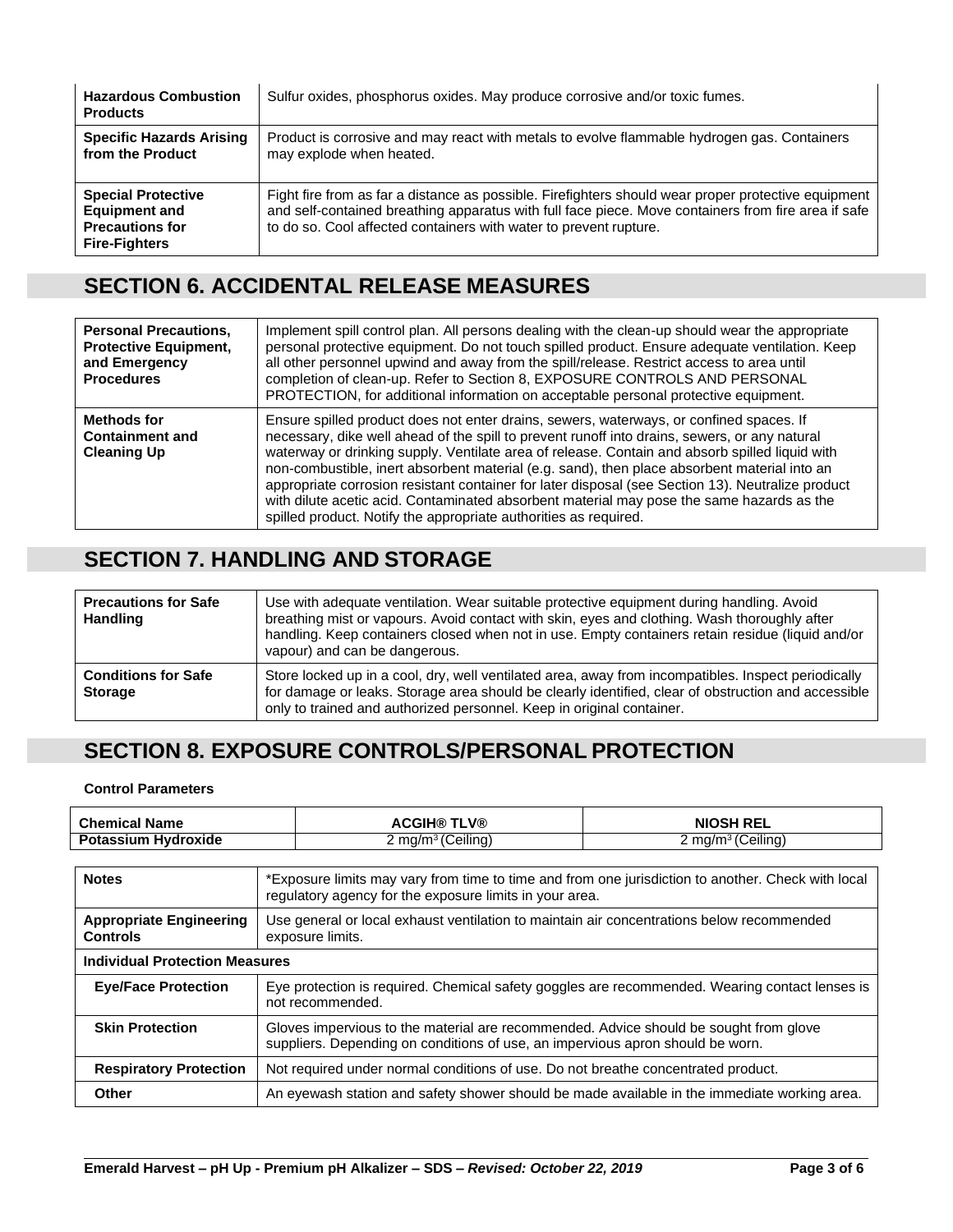#### **SECTION 9. PHYSICAL AND CHEMICAL PROPERTIES**

| Appearance                                               | Clear liquid                           | Relative Density (water $= 1$ )                                     | 10.57 lb/gal at $68^{\circ}F$<br>(1.27 kg/L at 20°C) |
|----------------------------------------------------------|----------------------------------------|---------------------------------------------------------------------|------------------------------------------------------|
| <b>Odour</b>                                             | <b>Odorless</b>                        | <b>Solubility in Water</b>                                          | Soluble                                              |
| <b>Odour Threshold</b>                                   | Not Available                          | <b>Solubility in Other Liquids</b>                                  | Not Available                                        |
| рH                                                       | 12                                     | <b>Partition Coefficient,</b><br>n-Octanol / Water (Log Kow)        | Not Available                                        |
| <b>Melting Point and</b><br><b>Freezing Point</b>        | $-28.8^{\circ}$ C (-19.8 $^{\circ}$ F) | <b>Auto-ignition Temperature</b>                                    | Not Available                                        |
| <b>Initial Boiling Point and</b><br><b>Boiling Range</b> | Not Available                          | <b>Decomposition</b><br>Temperature                                 | Not Available                                        |
| <b>Flash Point</b>                                       | None up to 100°C (PMCC)                | <b>Viscosity</b>                                                    | Not Available                                        |
| <b>Evaporation Rate</b>                                  | Not Available                          | Flammability (solid, gas)                                           | Not Applicable (Liquid)                              |
| <b>Vapour Density</b><br>(air = 1)                       | Not Available                          | <b>Upper and Lower</b><br><b>Flammability or Explosive</b><br>Limit | Not Applicable                                       |
| <b>Vapour Pressure</b>                                   | Not Available                          | <b>Sensitivity to Static/Impact</b>                                 | <b>Not Sensitive</b>                                 |

# **SECTION 10. STABILITY AND REACTIVITY**

| <b>Reactivity</b>                                   | Reacts exothermically with all acids. Slowly dissolves glass.                                    |
|-----------------------------------------------------|--------------------------------------------------------------------------------------------------|
| <b>Chemical Stability</b>                           | Stable under normal conditions.                                                                  |
| <b>Possibility of Hazardous</b><br><b>Reactions</b> | Not expected.                                                                                    |
| <b>Conditions to Avoid</b>                          | Avoid contact with incompatible materials.                                                       |
| <b>Incompatible Materials</b>                       | Strong oxidizing agents, acids. Sensitive metals.                                                |
| <b>Hazardous</b><br><b>Decomposition Products</b>   | On combustion, forms toxic fumes. Attacks many metals which produces flammable/explosive<br>gas. |

### **SECTION 11. TOXICOLOGICAL INFORMATION**

#### **Likely Routes of Exposure**

**X Inhalation X Skin contact X Eye contact X Ingestion**

| <b>Acute Toxicity</b>                     |                                                                                                                               |
|-------------------------------------------|-------------------------------------------------------------------------------------------------------------------------------|
| <b>LC50 (inhalation)</b>                  | Not Available                                                                                                                 |
| LD50 (oral)                               | Potassium Hydroxide - 273 mg/kg (Rat)                                                                                         |
| LD50 (dermal)                             | Not Available                                                                                                                 |
| <b>Notes</b>                              | Acutely toxic by oral exposures (Harmful).                                                                                    |
| <b>Skin Corrosion / Irritation</b>        | Redness, Pain, Serious skin burns, Blisters,                                                                                  |
| Serious Eye Damage /<br><b>Irritation</b> | Redness, Pain, Blurred vision, Severe burns,                                                                                  |
| <b>Inhalation</b>                         | When mists are inhaled: Cough. Sore throat. Burning sensation. Shortness of breath.                                           |
| Ingestion                                 | Abdominal pain. Burns in mouth and throat. Burning sensation in the throat and chest.<br>Nausea. Vomiting. Shock or collapse. |
| <b>STOT (Specific Target Organ</b>        | May irritate upper respiratory tract.                                                                                         |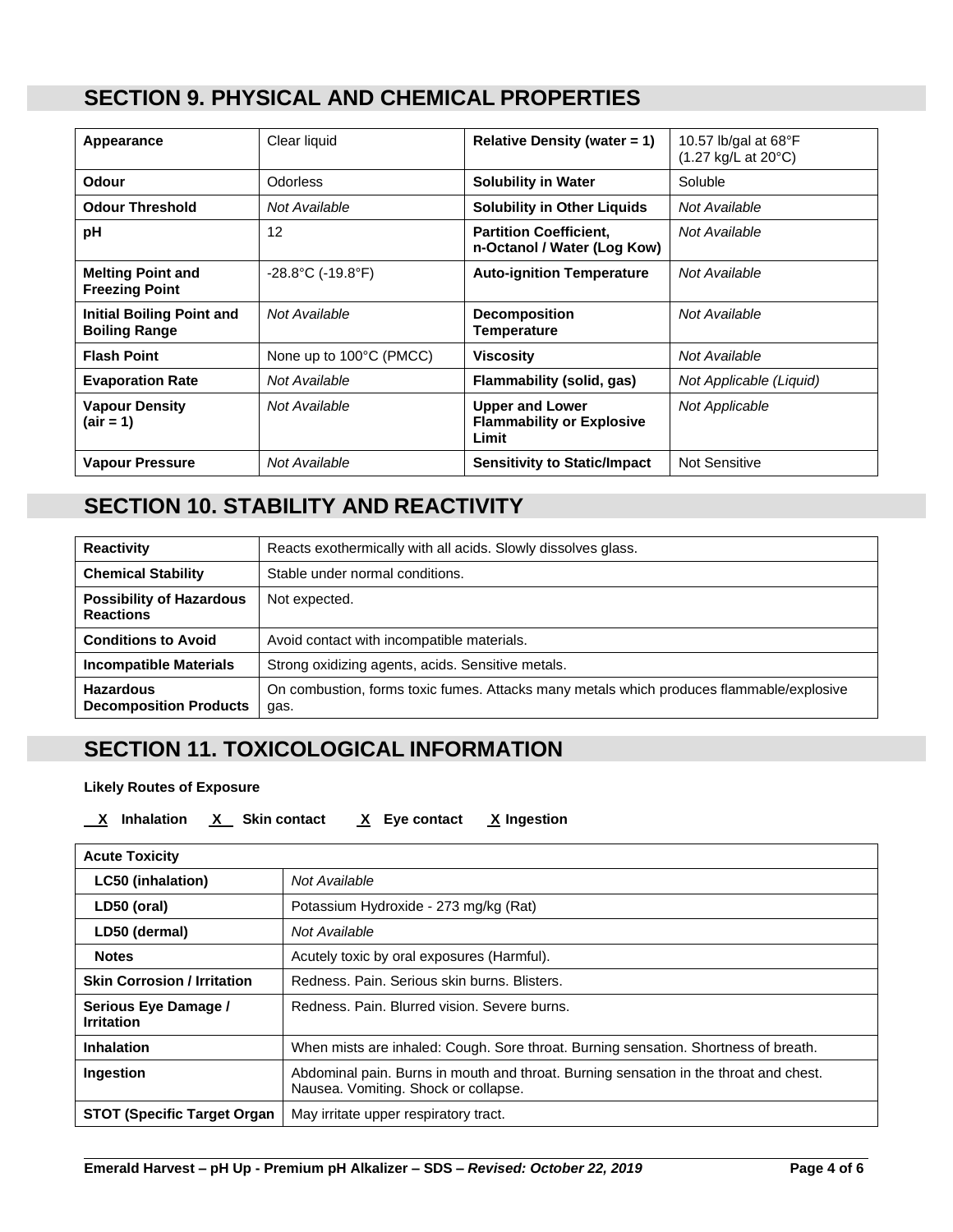| <b>Toxicity) - Single Exposure</b>                                                    |                                                                          |
|---------------------------------------------------------------------------------------|--------------------------------------------------------------------------|
| <b>Aspiration Hazard</b>                                                              | Not reported.                                                            |
| <b>STOT (Specific Target Organ)</b><br><b>Toxicity) - Repeated</b><br><b>Exposure</b> | May cause dermatitis (not classified).                                   |
| <b>Respiratory and/or Skin</b><br><b>Sensitization</b>                                | Not known to be a sensitizer.                                            |
| Carcinogenicity                                                                       | IARC reports inadequate evidence for classification as human carcinogen. |
| <b>Notes</b>                                                                          | Target Organs: Eyes, skin, respiratory system.                           |
| <b>Reproductive Toxicity</b>                                                          |                                                                          |
| Development of Offspring                                                              | Not reported.                                                            |
| <b>Sexual Function and</b><br><b>Fertility</b>                                        | Not reported.                                                            |
| <b>Effects on or via Lactation</b>                                                    | Not reported.                                                            |
| <b>Germ Cell Mutagenicity</b>                                                         | Not expected to be a mutagen.                                            |
| <b>Interactive Effects</b>                                                            | Not reported.                                                            |

# **SECTION 12. ECOLOGICAL INFORMATION**

| <b>Ecotoxicity</b>                      | This substance may be hazardous to the environment. Special attention should be given to<br>aquatic organisms. |                |                    |  |
|-----------------------------------------|----------------------------------------------------------------------------------------------------------------|----------------|--------------------|--|
|                                         | <b>Ingredient</b>                                                                                              | <b>Species</b> | $LC/EC_{50}$       |  |
|                                         | Potassium Hydroxide                                                                                            | Mosquito Fish  | LC50 80 mg/L (96h) |  |
| <b>Persistence and</b><br>Degradability | Not Available                                                                                                  |                |                    |  |
| <b>Bioaccumulative Potential</b>        | Not expected to bioaccumulate.                                                                                 |                |                    |  |
| <b>Mobility in Soil</b>                 | Not Available                                                                                                  |                |                    |  |
| <b>Other Adverse Effects</b>            | Not Available                                                                                                  |                |                    |  |

# **SECTION 13. DISPOSAL CONSIDERATIONS**

| <b>Disposal Methods</b> | Canadian Environmental Protection Act: All ingredients are listed in the DSL.<br>Dispose of in accordance with all federal, provincial/state, and local regulations.<br>Consult with your local supplier for additional information.                                                                                                                                                        |
|-------------------------|---------------------------------------------------------------------------------------------------------------------------------------------------------------------------------------------------------------------------------------------------------------------------------------------------------------------------------------------------------------------------------------------|
| <b>RCRA</b>             | If this product, as supplied, becomes a waste in the United States, it may meet the criteria of a<br>hazardous waste as defined under RCRA, Title 40 CFR 261. It is the responsibility of the waste<br>generator to determine the proper waste identification and disposal method. For disposal of<br>unused or waste material, check with local, state and federal environmental agencies. |